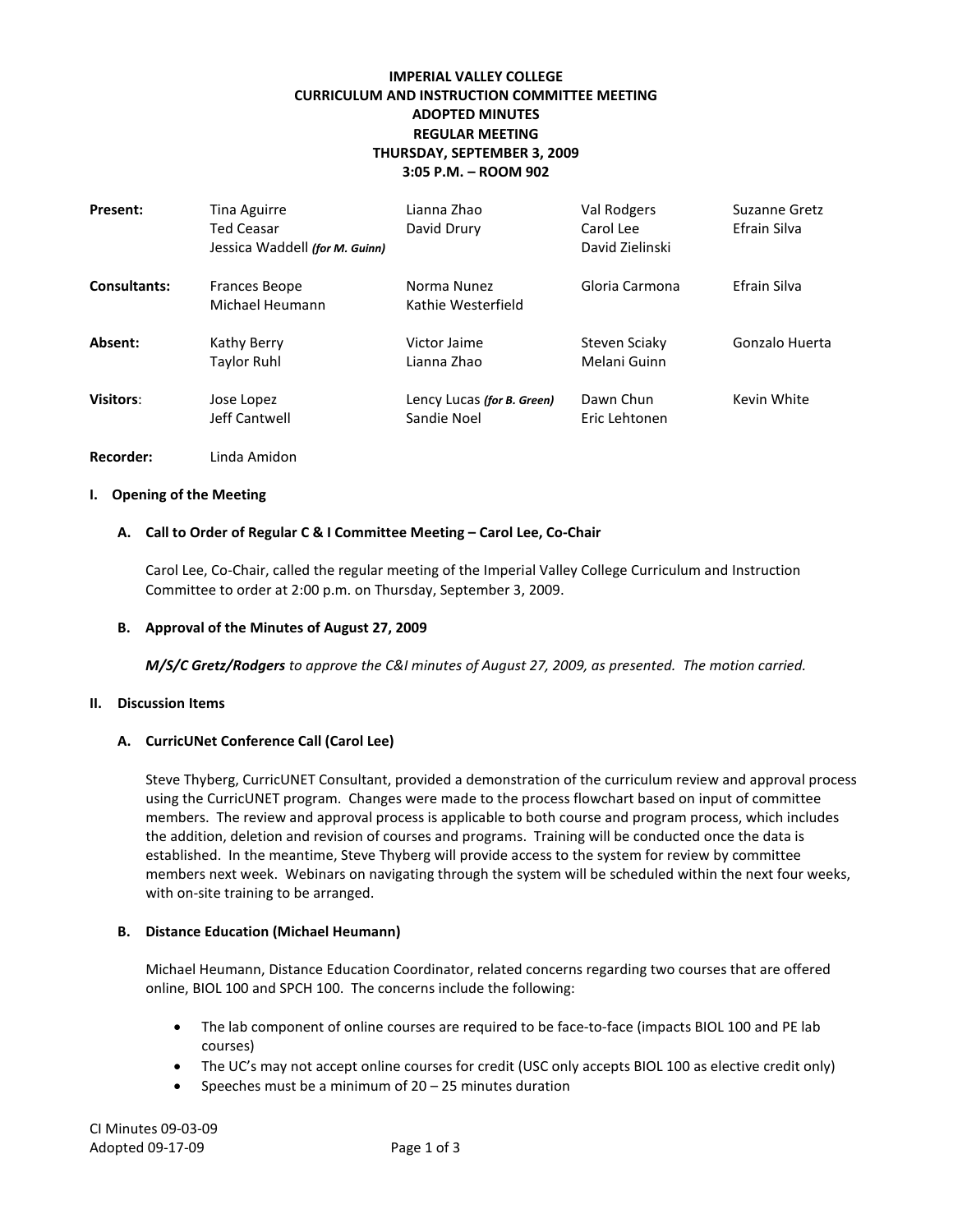• Transcripts don't reflect the instructional methodology of courses; however, some UC's (USC for example) do check college schedules

The concerns raised are the result of a recent survey, which Carol Lee will provide to committee members. Currently, there doesn't appear to be any issues with the online courses in question; however, as a precaution the college should review its online courses in the future. The concerns will be referred to the Distance Education Committee and any recommendations the committee makes will be submitted to the C & I Committee.

## **C. ARCC Cohort (Tina Aguirre)**

In regard to the May 8, 2009 memo from Frances Beope to Administrative Council regarding the ARCC Report for 2000-01 to 2005-06 Cohort Review, Carol Lee and Dawn Chun related the issues with the SAM or occupational code for courses in Banner: There are too many courses coded with SAM Code B (Advanced Occupational, Not Apprenticeship); and the SAM coding of courses in Banner is not synchronized with MIS. Frances Beope recommended that this issue be revisited and the divisions review and verify the SAM codes. It was suggested that a comparison be made of the courses in Banner and the courses in MIS and that any issues discovered be shared with the divisions.

## **D. Educational Master Plan (added item)**

As a means to track the success rates of students enrolled in economic development and workforce training courses, Dawn Chun proposed identifying the courses with SAM Codes of A, B, C, and D.

#### **E. Acceptable Textbooks (added item)**

Carol Lee shared with the committee the contents of an email from Citrus Community College regarding acceptable textbooks. Briefly, the rules state that online materials can be listed on the course outline of record but textbooks must also be included.

## **F. Small-Unit Programs (added item)**

The issue was raised regarding who should process awards for completion of small unit programs (i.e., 12 units or less), since these awards aren't posted on student transcripts. Specific questions asked included who should issue the awards, who should enter the records in Banner, and who should track the awards.

It was noted that this issue had been discussed at previous meetings of the C & I Committee. At these meetings the committee had identified the need to track the records and the positive impact the awards would have on the college's student success rates. The committee had also acknowledged that maintaining a record of the award was not the issue; the real issue is how the records would be maintained and who would maintain them. At the last C & I Committee meeting in which this issue was discussed (November 6, 2008), Kathie Westerfield acknowledged that the process should be administered by the Admissions and Records Department. At that time, Kathie had identified the need for a tracking mechanism in Banner, and the committee had agreed to bring this issue back for further discussion. It was suggested that a team be established to look at how to track the awards in Banner and that the team's recommendations be submitted to the C & I Committee at its next meeting.

#### **III. Information Items**

## **IV. Other Items**

## **V. Next Regular Meeting: 3:05 p.m. Thursday, September 17, 2009 Materials Due: 5:00 p.m. Wednesday, September 9, 2009**

## **VII. ADJOURNMENT**

CI Minutes 09-03-09 Adopted 09-17-09 **Page 2 of 3**